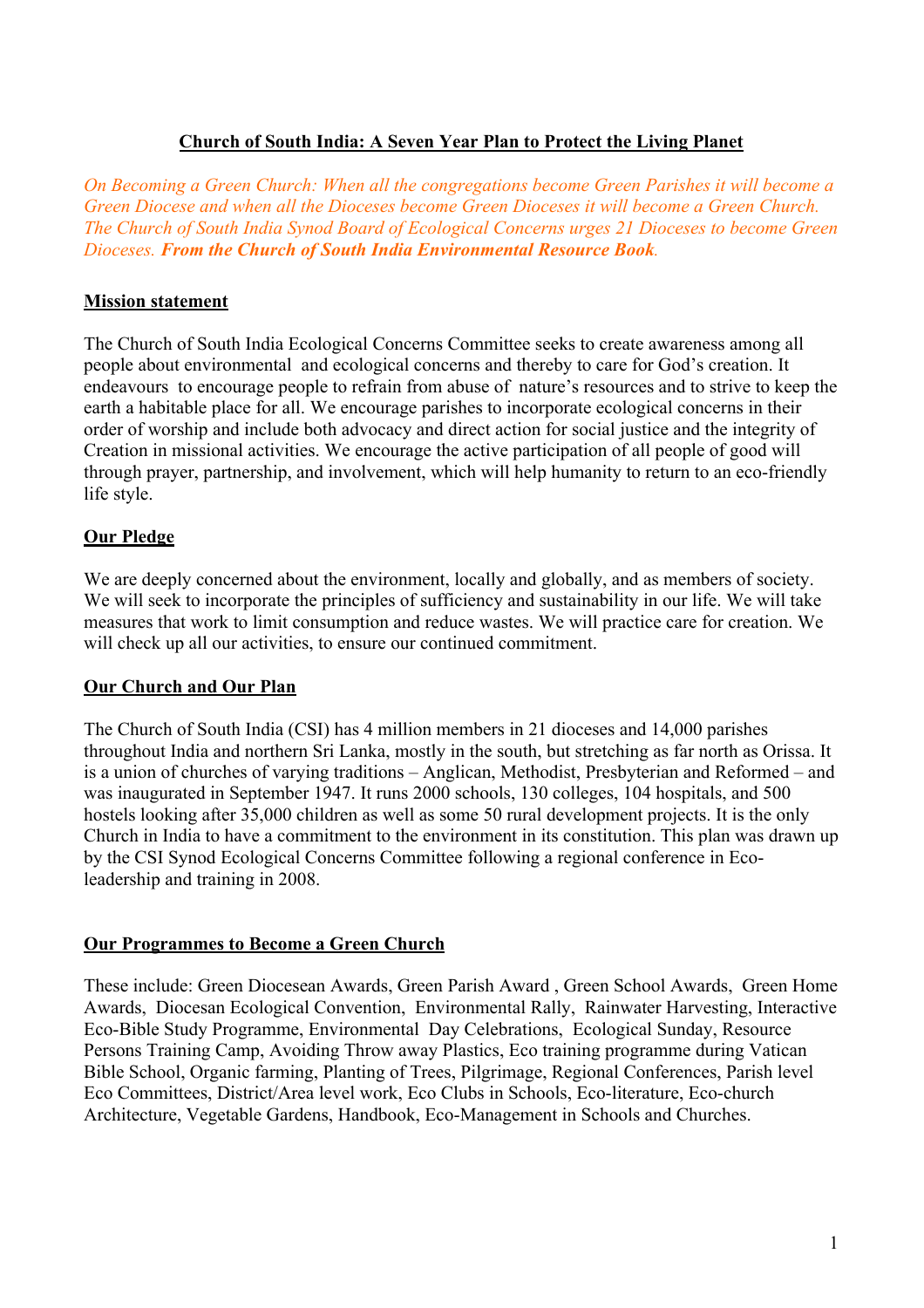### **THE 7 KEY AREAS**

- **1. ASSETS**
- **2. EDUCATION**
- **3. WISDOM AND PASTORAL CARE**
- **4. LIFESTYLES**
- **5. MEDIA AND ADVOCACY**
- **6. PARTNERSHIPS AND ECO-TWINNING**
- **7. CELEBRATION**

## **1. ASSETS**

Bishop Thomas Samuel in his presidential address to the CSI Synod Ecological Concerns Committee, at the end of the August 2008 conference, called upon all Christians to work in this World, taking God as a partner. Basing his discussion on Psalm 8, he said that humanity is the Crown of Creation, but that this does not mean that Humanity has the right to dominate over everything in nature. Instead it means that God has given us the responsibility to nurture and take care of Creation. And that God should be our partner in all such activities, or else disaster will be the net result. Ecological Stewardship is a very important objective written into the Constitution of the Church of South India, and eco-conservation is part of the mission and ministry of the Church. He particularly called upon all Dioceses to increase green cover in South India, by planting Vetiver, Jatropha and Mangroves, which will help to reduce greenhouse gases.

**1. Plant Trees and Manage Communal Land:** The members of Church of South India will plant as many trees as they can to improve the green cover. Forests are one of the most effective carbon sinks and critical for preserving the ecological balance. Besides other plants, emphasis will be given in promoting the planting of Vetiver, Jatropha and Mangroves. These three plants are all ecologically significant, especially in the context of Global warming and the shortage of groundwater. The proposal to promote their planting in all lands touched by CSI has been accepted and if any Dioceses would like to plant the above the plants in a massive scale, funding will be given. In addition the Director of BDM has agreed to provide necessary assistance to the dioceses to prepare a project report and simultaneously will also explore possibilities of providing financial assistance from different agencies for other planting programmes. In June 2009, the CSI Synod urged all its 4 million members to plant at least one tree during the month of June 2009. This was linked to the UN Environment Programme's tree-planting initiative. It also urged individual parishes to manage their churchyards to benefit wildlife eg through planning a Nature Trail pointing out different trees, plants, wildlife, and stone used in the building and gravestones.

**2. Green lighting:** We will promote the use of compact fluorescent lamps (CFLs) which use onethird of the power of conventional bulbs. The Indian government has launched a massive programme to popularise CFLs by launching schemes to encourage consumers to buy them. It can lead to reduction of 10,000 MW of electricity.

**3. Green Fencing:** Instead of concrete compound walls that consume loads of cement and brick, not to mention steel (all huge carbon emitters) there is a rising trend of growing fences through cultivating bamboo and vetiver instead. They are far more eco-friendly and act as great sinks for carbon. Hence we promote the use of bamboo and vetiver in fencing of Churches and of School campuses.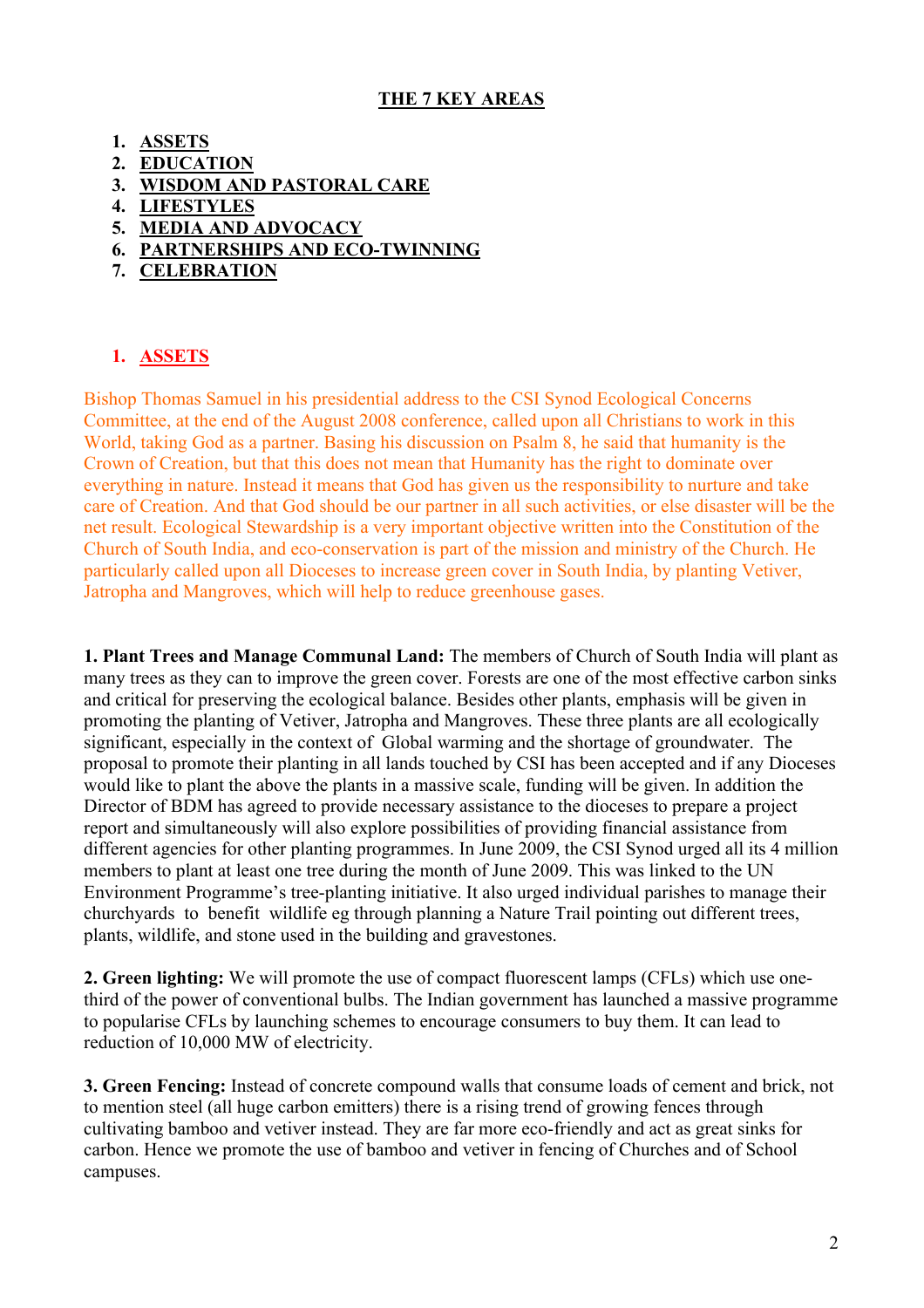**4. Green Water Charging:** We will promote the digging of mud pits in all the lands of our churches and on the land of our congregations in order to harvest rain water which will recharge the ground water. Bore wells that form the major source of India's water supply are now beginning to run dry. Digging for them is getting even deeper and costlier. Groundwater accounts for nearly 40 per cent of the available water resources in India, meeting 85 per cent of the rural requirement and 50 per cent of urban and industrial needs. But most states are experiencing an alarming fall in the water table as groundwater is being over-exploited.

There is need for mandated water harvesting and recharge zones in urban areas. There is also need to recharge deep aquifers and prevent their over-use. India gets an average of 600 mm of rainfall a year. This means a total precipitation of 4,000 billion metric tonnes—a mini sea of water deluging us every year. **Yet, as much of 75 per cent of this is lost due to run-offs.** As a result many parts of the country are water-stressed and in danger of turning into water-scarce regions in the next 30 years. That may sound far off but the interim could be harsh with daily battles over water.

There is an urgent need to improve water-harvesting systems and put the deluge to more productive use. As part of the CSI Synod programme for June 2009 each member was asked to dig one pit to harvest rainwater falling on their rooftop. This was needed to help to stop desertification, and to encourage people to be more thoughtful of where their water comes from.

**5 Green Equipment:** We will promote the use of energy efficient instruments as far us possible.

 **6. Green cooking and lighting:** Community biogas plants are back in business. Cow dung and human waste is used as cooking gas and for lighting in villages. It helps improve sanitary conditions and ends the search for firewood. We will promote the use of bio gas plants. In 2008 the Christian Women's Fellowship in Kottayam, Kerala, India set up a snack centre in the middle of their town. It was the first outlet in Kottayam to run on biogas. Set up costs were comparatively high – at 40,000 Rs (around US\$1000) - but they are confident that not only will they make it up within a year from reduced fuel bills, but that they will become an example of environmental excellence and an inspiration to other businesses and households.

**7.Green Home Audits:** We will promote a green audit in our homes. The Synod ecological committee is requesting all the Diocese, Congregations and Institutions to undergo Green Auditing, and has made a sample questionnaire available. "We have to assess how ecologically sound we are."

**8. Protect threatened and endangered species and their habitats:** Dioceses are urged to love nature, animals and plants as you love yourself. When animals or birds are domesticated to provide food or other products or services, pay attention to ensure their proper care and welfare. Modern biotechnology techniques have made it possible to introduce changes in animals and birds to enhance the quality and or productivity of products derived from them life milk, meat, leather, etc., but such changes affect their natural lifestyles and may some times cause them considerable discomfort.

The ethics of introducing such changes in living creatures needs to be examined in the light of scriptural teachings. In addition, animals in the wild must be recognised as having certain needs for maintaining their life, their "creatureliness" as willed by their Creator, their habitats, and their kinds. Destroying the animal world upsets not only the animals but also the ecological balance. Such destruction results from poaching, abusive use in entertainment, animal sacrifices and pollution and destruction of their homes and habitat. Abusive use always takes place when cruelty is involved, and/or the species is over-exploited. Trade in animals and animal parts must always be done in accordance with strict ethical criteria.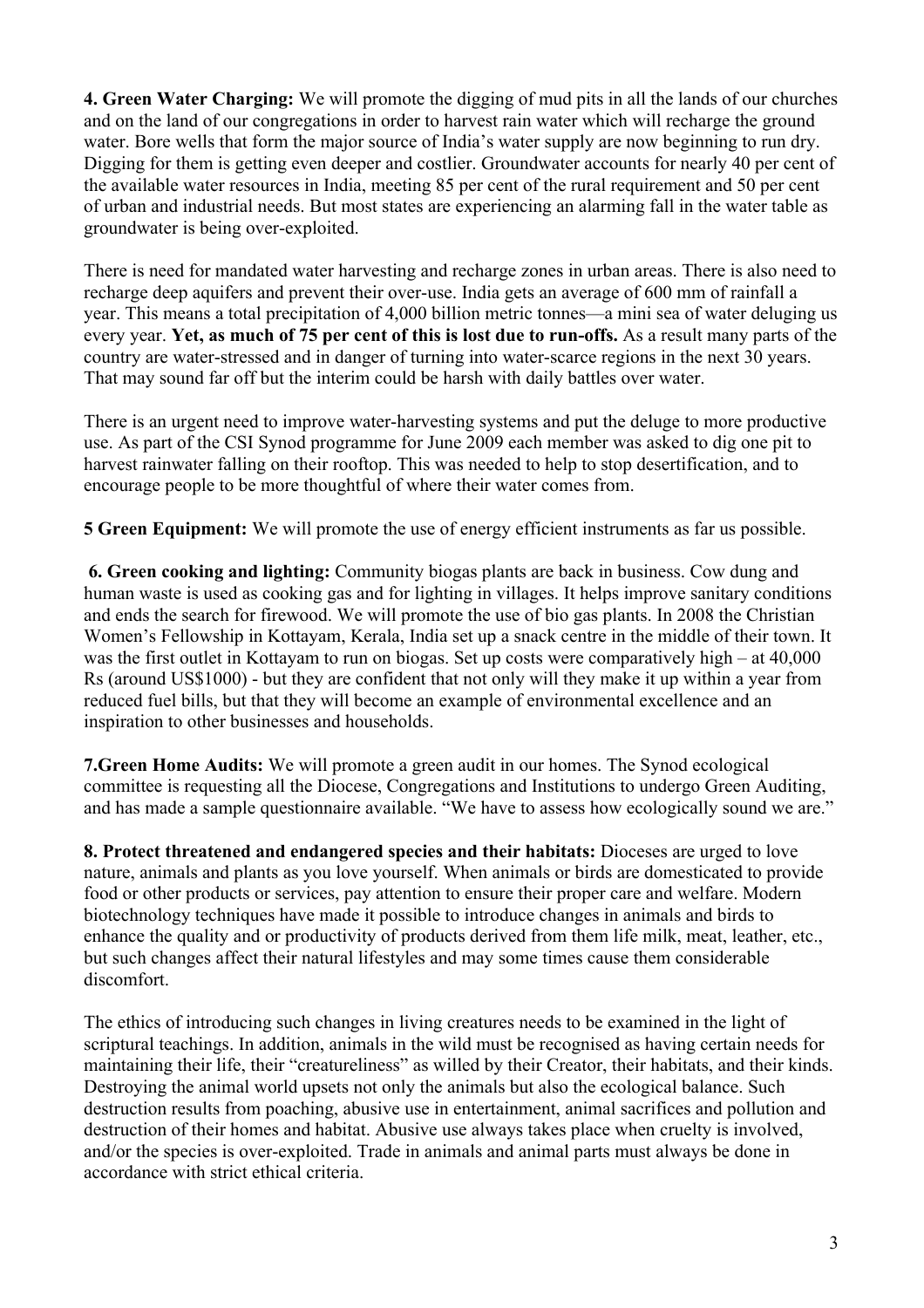### **Examples of Diocesan action on Assets**

**Dornakal Diocese** is located in 5 revenue districts in Andhra Pradesh, one in Orissa and one in Madhya Pradesh. It is covered with thick forests, mountains, rivers and fields. Bishop Thandrigaru has instructed educational institutions to plant trees at their institutions and also at Church premises. Now our Churches are green. For example at Cathedral and Kothagudem it has grown a beautiful garden in front of the Church. We are planning to have gardens in all the Churches. There are two Hospitals in our Diocese covered with gardens and trees. We are thankful to our Bishop for encouraging the Diocese to be a green Diocese, for educating people to avoid the use of plastics and to use paper bags, and for educating the people to use the VermiComposite in agricultural fields and not to waste water. A rainwater harvesting project has been proposed and is planned before the 2010 monsoon. Three Diocesan Compassion hostels were furnished with solar panels in 2009. There are a total of 20 such hostels in the Diocese, and each is now offering the slogan "each one plant one tree" – along with the degree college, the Junior college and six schools.

**Thoothukudy Nazareth Diocese** has the motto: Cleaner and Greener Villages. It is strengthening eco-clubs in schools and Colleges, encouraging plastic-free villages and towns, supporting rallies of students and youth, making time for planting of trees, promoting eco-awareness for pastors and Church leaders, and participating in a rainwater harvesting programme.

**Karimnagar Diocese** is involved in tree-plantation, supplying seed to women for kitchen gardens, and planting mango saplings

**Karnataka Northern Diocese** is adopting a village, and undertaking rain water harvesting.

# **2. EDUCATION**

The Church of South India is the only Church in India with a special wing for environmental concerns. Hence we can use the official platform of the Church to educate the Clergy and laity on eco-theology

**CSI urges dioceses and parishes to plan educational campaigns through which the members of the congregations are made aware of environmental issues and why God's creation is hurting. Recommended processes included:**

- **Designating a person** and select a committed group of lay people or teachers to form an Eco- Management committee. The committee becomes responsible for guiding the development of the management plan, for instituting and monitoring practices, and for being alert over time to better and improved approaches, means, and technologies of ecomanagement.
- **Creating an education plan** to inform, teach, and train all users of the buildings and grounds of the church and School in eco-management. Such a plan can call for special events and training sessions as well as integrate the concerns into the regular curriculum. Education is critical to the success of any conservation program.
- **Waste Management education in schools**, with pupils designing posters, writing essays, producing a drama, and making other presentations to the adults about recycling. Study the economics, environmental considerations, and long-range consequences of recycling for developing a sustainable society. As a hallmark of operation should be the phrase "Reduce, Reuse, Recycle."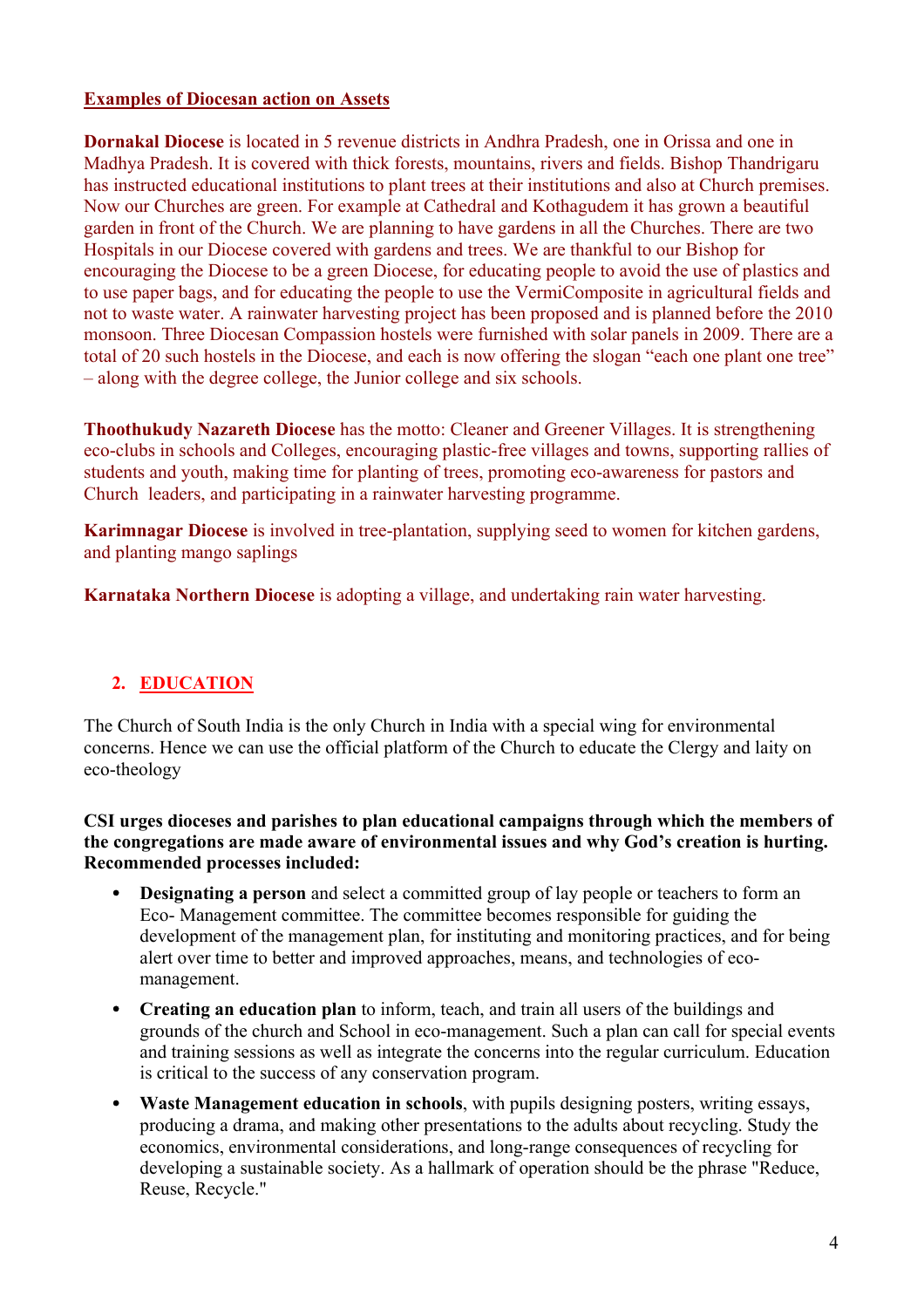- **Curriculum:** A variety of educational and promotional programs need to be created as a part of launching the new approach to facility management. The consciousness of the staff, membership, and other users needs to be raised significantly and in sync with each other. The educational phase also needs to be an ongoing process, written into each age-level of education (including adults). Reminders should be highly visible throughout the buildings and grounds. Every decision must have built into it an environmental consciousness which is not merely one more component, but instead, runs throughout the whole, as does any other portion of our basic commitment and covenant with God.
- **Eco-leadership Programme** The Synod Ecological Concerns Committee decided to give Green Leader Manager Training to Diocesan leaders. A Green Leader should: "organise programmes, raise funds, propagate ecological ideas, be a coordinating link between the diocesan authorities and the people... Training is necessary for uniform activities in all the dioceses." The first regional conference in Eco-leadership took place in Andhra Pradesh, Tamilnadu, Karnataka and Kerala between September, and November 2008. On each occasion the host Diocese bore the expense of boarding and lodging, with travelling allowances given from CSI Synod. In addition an eco-leadership programme was held from 21-22 August 2008 at CSI Centre, Chennai, which included a dynamic full day's training based on the UN-ARC Seven Year Plans. Three leaders from each diocese attended the programme, and reported greatly improved motivation to act on ecological issues. In July 2008 a three day Training programme in biodiversity, stewardship and conservation was organized for 16 teachers representing all our Diocesan Higher Secondary Schools and each in charge of a branch of the National Green Corps (NGC). The training included a field trip to the Indira Gandhi Wildlife Sanctuary.
- **Eco-resource training camps** The first three-day training for resource persons from different dioceses took place in September 2008 at Kottayam. It was a new experience for the Clergy. Here are some of the comments: "The resource persons training camp really ignited our minds and souls with a new outlook". (Rev. Abraham Premchand, Presbyter of Holy Cross Cathedral, Nandyal, Andhra). "Until now we did our mission activities slowly, but after the training I feel a sense of urgency" (Rev. J Joshua Kamachander from Coimbatore Diocese,TN). "After this training I have decided to organize an eco awareness conference for clergy and laity in Karnataka. We will identify a village and make efforts to transform the people to an eco-friendly life style. The training was impressive in all respects". (Rev.S.S Sakkari from Karnataka Northern Diocese) "I am really fortunate to be a participant of this training programme, I am inspired and have decided to be a committed eco-leader in our diocese". (Rev.D. John from Karimnagar Diocese, Andhra).
- **Green Diocese, Green Parish, Green College and School Awards** (see 'Celebrations')
- **Other:** CSI schools should have a bulletin board dedicated to environmental issues, place signage throughout both the building and the grounds as a tool for instruction, gentle reinforcement, and awareness. And both schools and seminaries are recommended to include environmentally related symbolism in the classrooms and along the hallways.

### **Examples of Diocesan Action on Education:**

**Kanyakumary Diocese is** commited to strengthening the Eco-clubs in Schools and Colleges, with ecological awareness classes arranged through Churches. They have requested the Bishop to start a department in the Diocese for ecology. Other plans include eco-lessons in Sunday School, competitions on environmental topics in essays, paintings, and slogan writing. Also World Environmental Day celebration, Environmental Sunday will be celebrated (also see Celebrations) The Ecological Concern Committee (ECC) of CSI Kanyakumari Diocese conducted an Environmental Awareness Programme on Global Warming in February 2009.The objective was to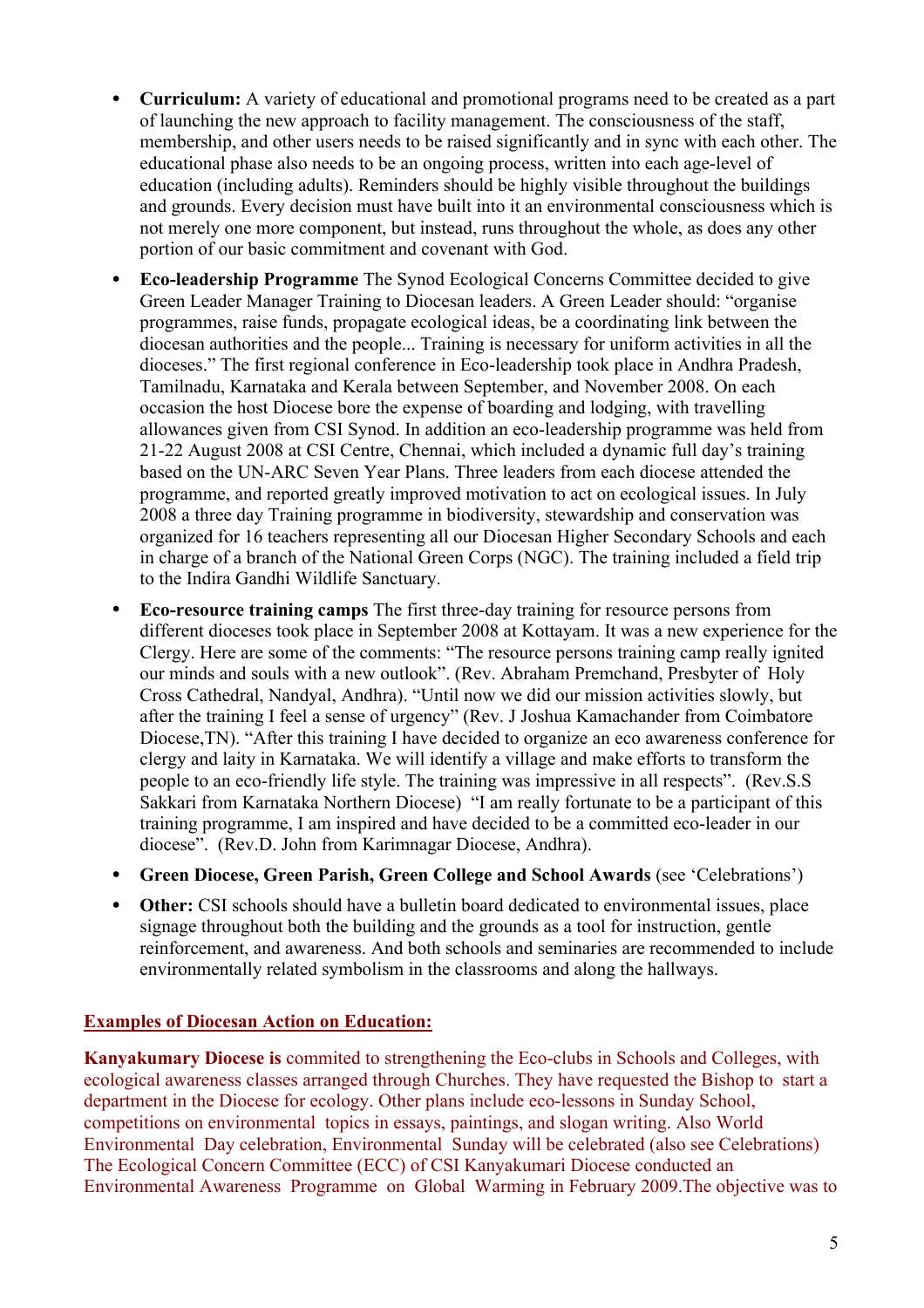boost awareness about global warming among technical students and Sunday school teachers, to conserve the Earth for the welfare of future generations.

**Coimbatore Diocese** will arrange Ecological Sundays, as well as Ecological awareness programmes to teachers and students, Eco-leadership programmes, an Eco-youth rally, Eco-stickers and handbills, competitions in eco-topics and eco awareness programmes for clergy and lay leaders

**Trichy Tanjavore Diocese** is strengthening eco- clubs in Bishop Heber College, Bishop Thorp College, Bishop's college of Nursing. Also introducing green clubs in schools, and environmental orientation for the Christian Women's Fellowship

**Madurai Ramanad Dicoese** Eco clubs in Schools and Colleges, training programmes for teachers, competitions in eco-painting, eco-drawing, eco-essays etc. Tree planting and Ecological Sunday.

**Madras diocese** is promoting environmental training for teachers, students and pastors. The Eco-Vision Department organised a seminar for 150 Sunday School teachers. It also runs a study circle to promote eco-awareness, and has arranged seminars on flora and fauna, cosmic ecology, global warming, and marine ecology.

**Karimnagar Diocese** has organised an eco-painting competition for children, with the theme "My World A Dream World." As one of the organisers reported, "the response was wonderful. The Spirit of Ecology started to take its flame in young hearts too."

**Karnataka Northern Diocese** has formed an Ecological committee, creating awareness among the Church members and school students

**East Kerala** Start Eco-clubs in schools and parishes. Networking with other organizations

**Madhya Kerala Diocese** is organising Green School awards, a deputation of environmentalists to all the parishes to deliver sermon on ecological Sunday, Eco-pilgrimage, Eco-clubs in all schools, competitions in eco-essays, seminars ub eco-architecture, distribution of vegetable seeds, training for clergy, youth, Sunday school teachers, Eco-Committees in Diocesan, District and pastorate levels, seminars, networking with other eco-groups. It has been awarded Green diocesan Award from CSI Synod.

# **3. WISDOM AND PASTORAL CARE**

The General Secretary, Rev Mosses Jayakumar, in his inaugural address to the CSI Synod Ecological Concerns Committee in August 2008 reminded those gathered that creation is God's gift. Hence a human being has no authority to pollute this earth. Christians should have a concern for other life forms in this earth. Actions in this area include:

\* **Seeing Climate Change as a Moral Issue**: The CSI Synod Ecological Concerns Committee has been alerting all the Dioceses to recognize climate change as a moral issue. It is important for us to encourage members of our congregations to take action to limit their contributions to climate change as an expression of their faith. We are called to encourage one another and build up each other. (1 Thessalonians).

\* **Setting up Creation-awareness centres**: Each Green congregation should see itself as a centre for exploring the scriptural and theological foundations for caring for Creation. We also will learn from people suffering the severe impact of environmental degradation. Churches should seek to develop as creation-awareness centres in order to exemplify principles of stewardship for their members and communities, and to express both delight in and care for creation in their worship and celebration. They should particularly aim to produce curricula and programmes which encourage knowledge and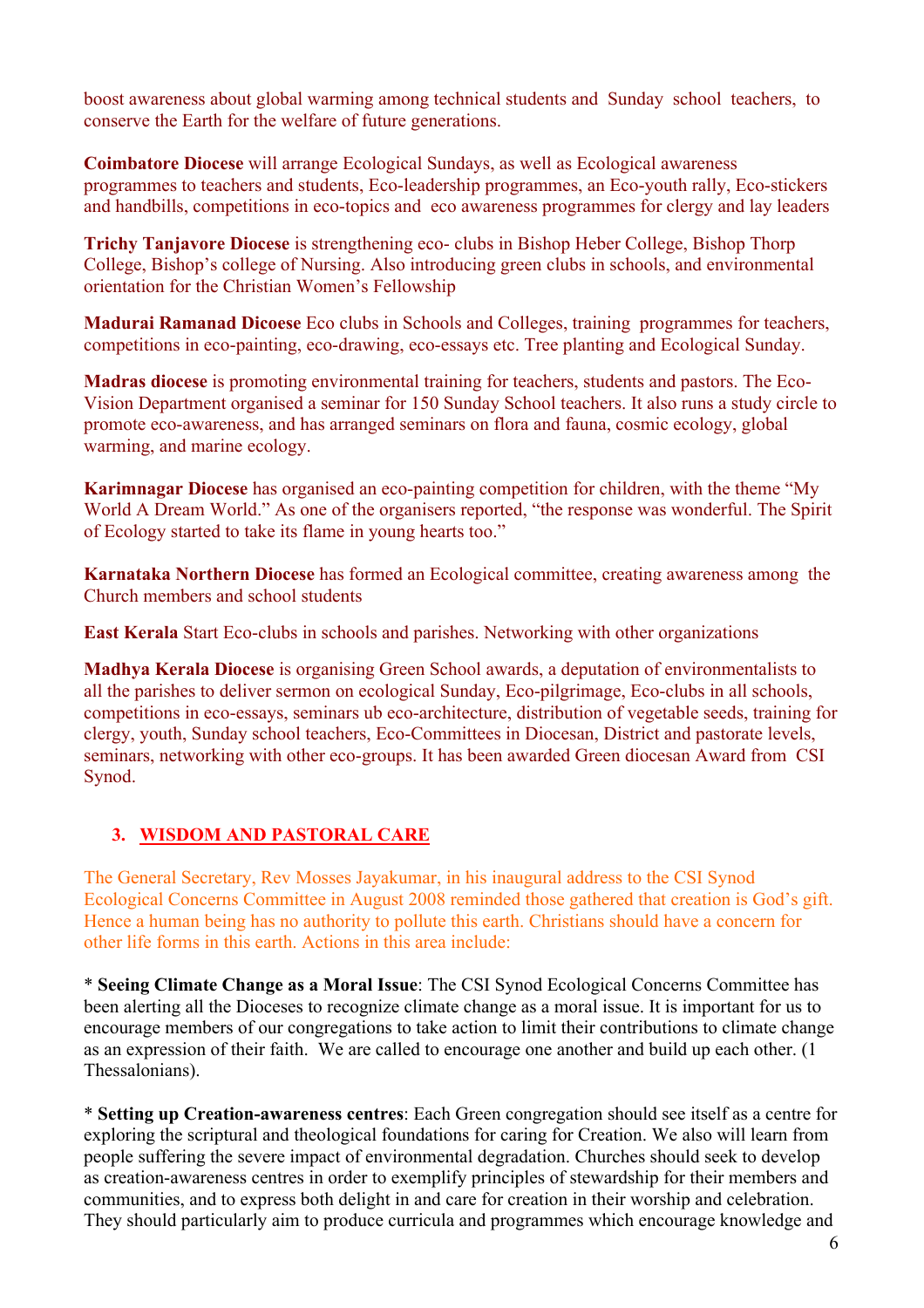care of creation. The Christian community must initiate and support the process of education (for all its members) on the Christian approach to environmental ethics. When all the congregations in a Diocese become Green Parishes it will become a Green Diocese, and when all the Dioceses become Green Dioceses it will become a Green Church. The CSI Synod Board of Ecological Concerns urges 21 Dioceses to become Green Dioceses.

**\* Laying the Scriptural and theological basis for congregational actions.** This can provide an exciting study with the entire church and School, though the Eco-Management Committee may want to lead it.

**\* Forming special study groups** or task forces around specific environmental issues, Bible study, or theological concerns

\* **Reporting of Ecological Activities of the Diocese for self-reflection and improvement**

**\* Encouraging prayers and liturgies which include God's Earth** and people working to protect biodiversity.

### **Diocesan Action on Theological Wisdom**

**Madras diocese** Eco-Study circle in every first Tuesday of the month

**Karimnagar Diocese** Eco-awareness programmes for youth , clergy, and women.

**Dornakkal Diocese** Seminars at Diocesan and Congregational levels.

**Medak Diocese** conducting awareness programmes to pastors and heads of institutions, eco-clubs will be started in schools, support governments programmes, prepare charts, banners, slogans, street plays, etc.

**Nandyal** Strengthen eco-committees, Eco-awareness programs for pastors and clergy

**Karnataka Northern Diocese** Formation Ecological committee, creating awareness among the Church members and school students

**Karnataka Southern Diocese** Boosting awareness through literature, Ecological Sunday Seminars, special orders of Worship

**Madhya Kerala Diocese** has organised a deputation of environmentalists to all the parishes to deliver sermons on Ecological Sunday

# **4. LIFESTYLES**

As members of Green Church, we commit ourselves to personal lifestyles that contribute to the health of the environment

**\* Environmental tithing**: We challenge ourselves, particularly those of us who are economically secure, to tithe environmentally. Tithers would reduce their burden on the earth's bounty by producing 10 percent less in waste, consuming 10 percent less in non-renewable resources, and contributing the financial savings we have made to Earthcare efforts. Environmental tithing also entails giving time to learn about environmental problems and to work with others toward solutions.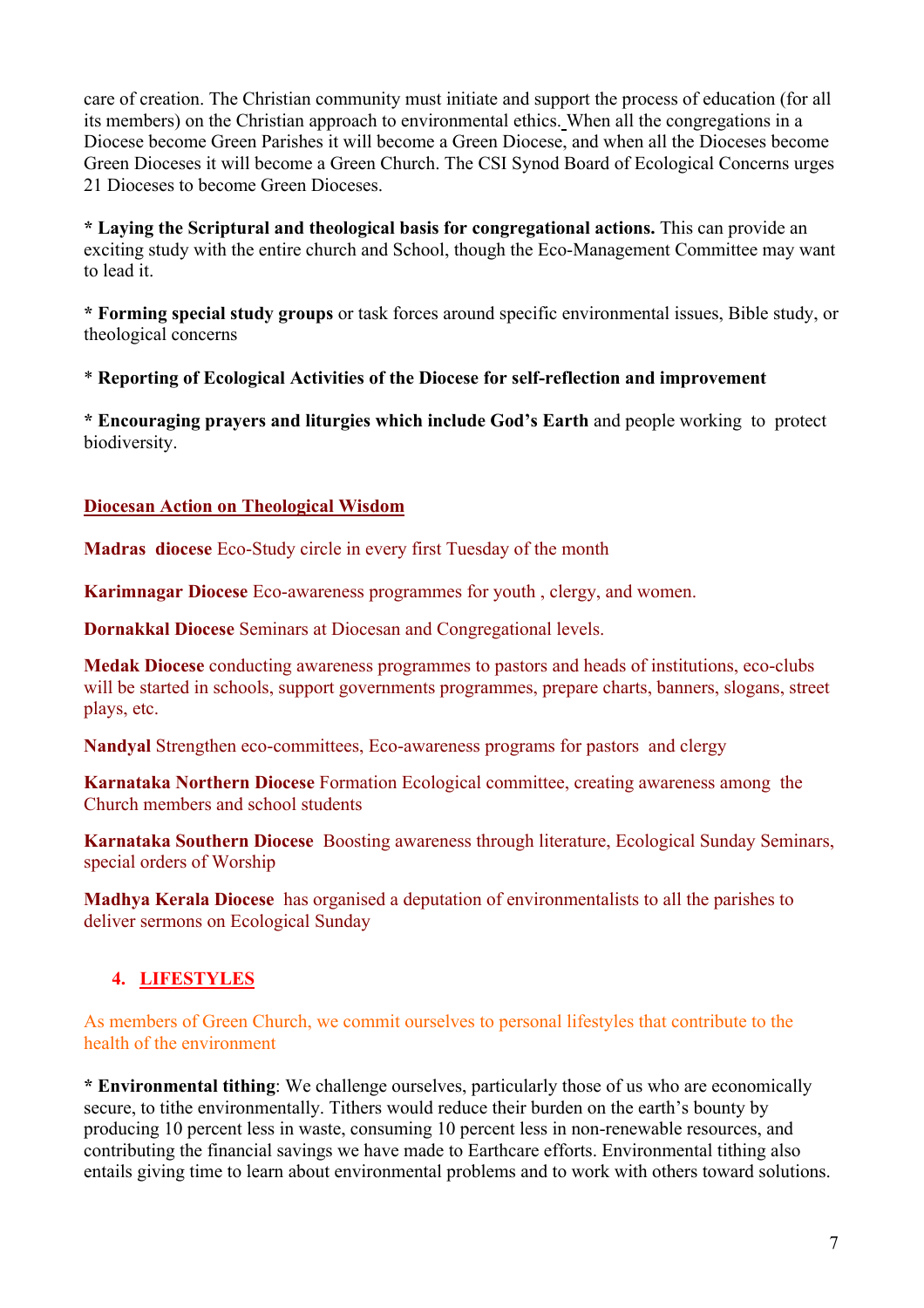**\* Using and advocating public transport and other environmentally sound alternatives:** Leave your car and two-wheeler at home whenever possible. Instead, choose public transport, carpooling, walking, bicycling. When purchasing a new car or two-wheeler, look for the most fuel-efficient model you can find.

**\* Fasting:** Choose a day to fast. For 24 hours, eat no solid foods and drink only water and fruit juice. Set aside time to pray. Meditate on your broken relationship with creation and ask God to lead you to repentance and a new faithfulness.

\* **Play nature games at Sunday school** and coordinate walks/hikes through local nature tails, preserves and parks. Bring along identification guides to trees, plants and birds to try and figure out what you are seeing.

### \* **Support local, national, and international conservation charities**

\* **Monitoring use of resources**. The CSI SECC has taken up eco-conservation very seriously. The first thing we did is SWOT analysis, which really helped us in knowing our strengths, weaknesses, opportunities and threats. We will also promote a green audit in our homes.

\* **Recycling and living more simply:** The two gospel words, "Saving" and "Restoring" have very practical implications for our use of the earth's resources. Begin saving and recycling, newspapers. Donate money to an environmental organisation or to an international ministry among the poor. Use recycled paper for Christmas cards and gift wrap. Respect the environment in the gifts you select. Look for ways of saving energy (and money) in your home. When purchasing appliances, look for low-energy, high-efficiency models. Conduct a thorough audit of the energy use in your church buildings and programs. Look for ways that energy can be saved. Turn off lights, fans, and air conditioners when not in use.

**\* Gardening:** Plant a corner of your yard or borrow a corner of someone else's. Learn what crops thrive in your climate, what pests might be likely to attack them, and how you might combat those pests with little or no resort to chemicals. Find out what organic fertilizers are readily accessible. If you prepare your own food, begin composting vegetable wastes (such as rinds, pulp, eggshells and seeds). This need not be an overwhelmingly complex process. Simply bury your waste in your gardening area, or deliver them regularly to a friend who gardens. Talk to a Christian farmer about the issues he or she faces in working the land lovingly. Water - so ordinary, so taken granted - is a wonderful gift from God. Examine your water-use habits. How can you save water?

**\* Reduce carbon consumption as a spiritual exercise:** CSI wants to equip its members to explain to others the reasons for their actions – which are excellent ways for your congregation to proclaim the good news and build up the body of Christ.

**\* Encouraging rediscovery of old agricultural techniques:** Modern methods of agriculture with their inputs of chemical fertilizers and pesticides may lead to pollution of groundwater and other problems. Such pollution can produce health problems for human and animal populations. Chemical fertilizers fail to sustain the natural nutrients in the soil, resulting in reduction of crop productivity and eutrophication of surface waters. Often in the past, pests were controlled and the nutrient status of the soil maintained by practices such as crop rotation, inter- cropping, multiple cropping, etc. It is necessary to identify successful traditional practices and upgrade them as appropriate in order to develop or recover appropriate site-specific technologies which enhance crop productivity without degrading the environment.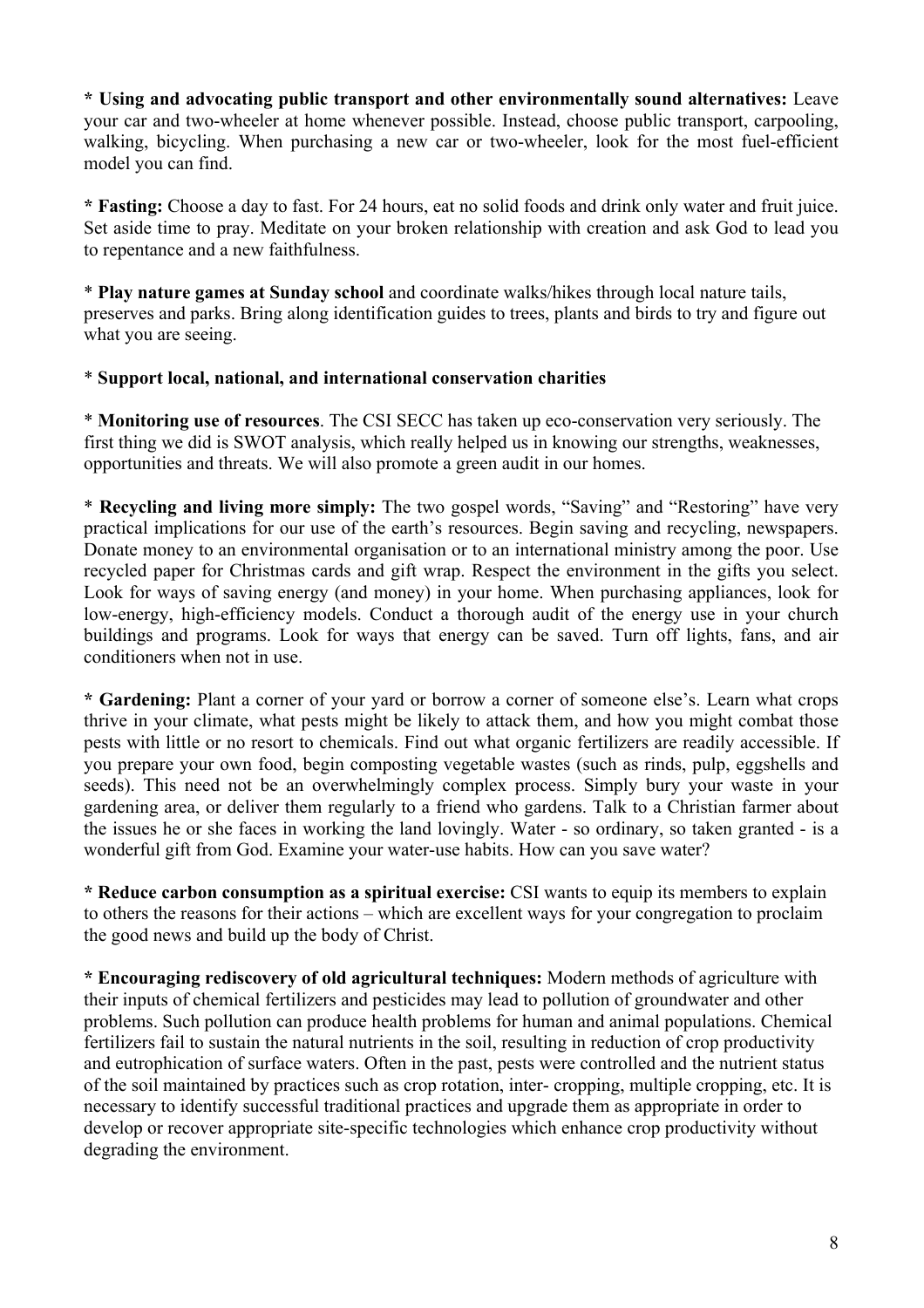### **Examples of Diocesan Action on Lifestyles:**

**Karnataka Southern Diocese** proposed a Seven Year Plan under the ARC-UN Programme, through establishing an ECO MONITORING AND TRAINING CELL to oversee programmes and activities directed towards protecting, preserving and promoting ecology with branches at least to District Level. Experts and specialists will be nominated as members.

**Karimnagar Diocese** is running Eco-prayer day once in a month, Eco-Christmas programmes

**Madhya Kerala Diocese**: Eco pilgrimage

# **5. MEDIA AND ADVOCACY**

Rev. Mosses Jayakumar requested the Church to encourage the local and national government to deliver policies that properly take the environment into account.

**\* National Consultation**: CSI is encouraging dialogue between Eco Church Groups and secular eco groups

**\* International Ecological Conference:** In 2008 the Madhya Kerala (Central Kerala) Diocese organized an International eco conference. This helped us to link up with International eco activities and organizations, and as a direct effect CSI is now working fully with the ARC-UNDP Seven Year Plan Programme, and has created this plan which will be launched internationally at Windsor in November 2009.

**\* Increase government support for environmental protection and energy conservation programs:** Churches are recommended to keep track of how your governmental leaders react or respond on environmental issues. Make your congregation aware of the statements and actions through a regular column in your church newsletter. Ask people to consider this information when voting.

\* **Explore ways of getting media coverage for an issue that concerns you.** Letters to the editor, paid advertisements, and public service announcements are avenues open to everyone. Public policy makers are far more likely to respond to an issue that has generated public concern.

**\* Bring people together in an annual Eco-Stewardship conference** with invited experts. Stagger the Eco-Stewardship conference about six months apart from the Environmental Festival.

\* **Use your own media: Publicize what is happening on the environment** in your regular church/School newsletter and bulletin; in a periodic "Eco-Times" church/School publication; in the local newspaper, radio, and television; and in your denominational news outlets. Make it a key element within your church's website. Talk it up in the community as a point of significant expression of faith.

**\* Create a Diocesan Eco Calendar**: All Diocesan eco committees are requested to publish an ecocalendar showing their activities, and get the approval of the Diocesan Bishop.

**\* Eco-news Bulletin: CSI has** decided to publish an eco-news bulletin every six months. Reports of all the activities in the dioceses will be published. It is the duty of the ecological committee member representing the dioceses to collect all the materials from the Dioceses and send it to the convener.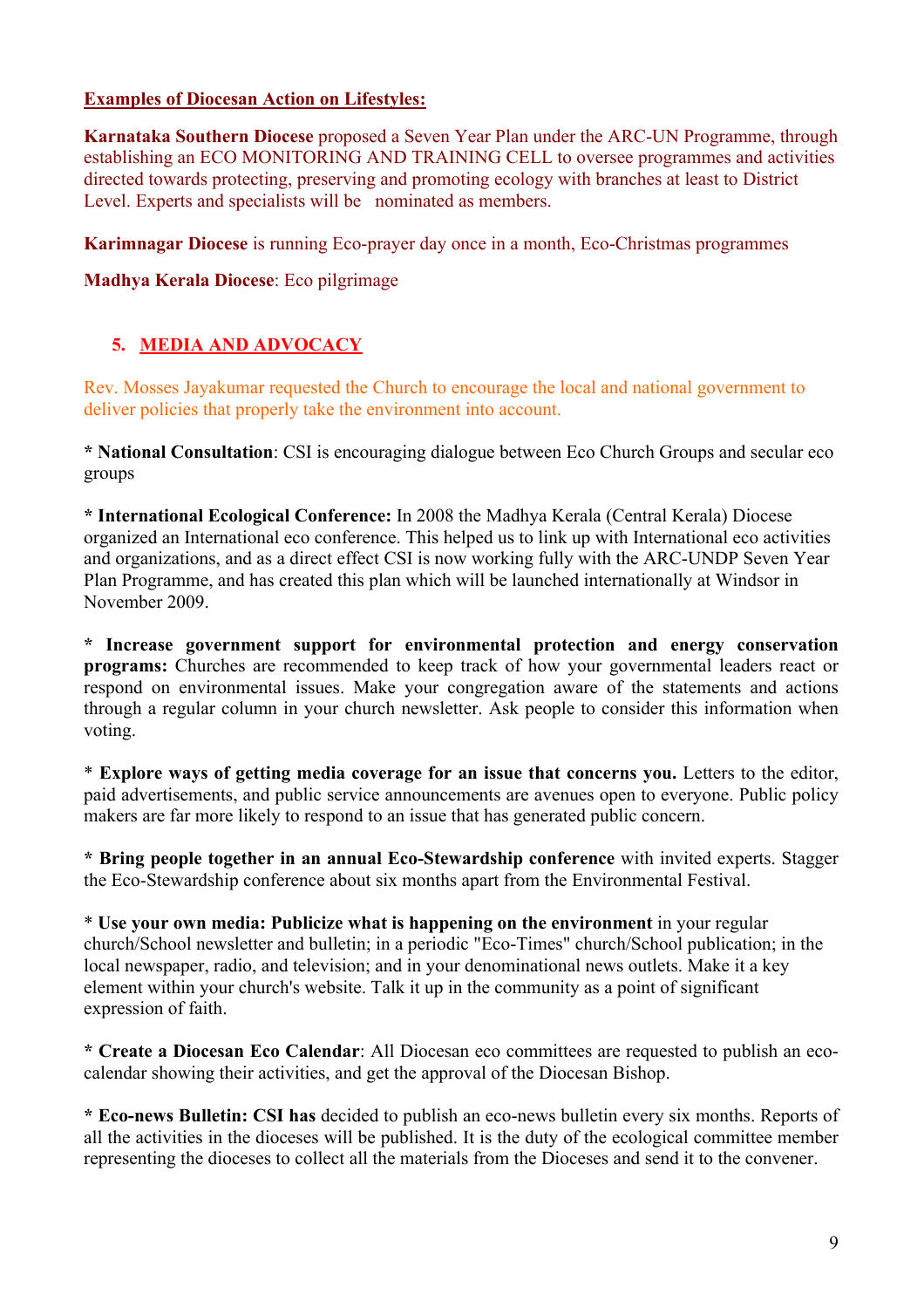**\* Books and CDs: the Synod Ecological Concerns Committee has recently published four books on this issue including** *Reconciling With Nature* (in English, Telungue, Karnataka, Tamil and Malayalam), *God is Green*, *Eco Vision and Mission* (for Sunday School Students) and *A Christian response to ecological crisis.* It has also issued 1000 CDs containing **ecological songs from Sunday School Children.**

**\* Manifestos:** the CSI was a signatory to the Uppsala Interfaith Climate Manifesto 2008 of Faith traditions addressing Global Warming

**\* Special Environmental issues in magazines.** For example Thirusabai Malar Diocese declared the September 2008 issue of its monthly magazine *Thirusabai Malar* as an Environmental Special. Articles, short stories, and information on environmental issues were published

\* **Advocate for clean air, both indoors and outdoors, and clean water:** The principle that the "polluter pays" and that "one person cannot exploit or pollute another person's source of living" must take account of who the polluter is. He or she is often the actual consumer on whose behalf the producer acts. Shaping technology so as to prevent pollution and or reduce it at source can often be much cheaper than cleaning it up later. The Bible insists that the environment be protected.

### **Diocesan Action on Advocacy and Media:**

**Trichy Tanjavore Diocese** organises Youth Movement and Sunday School Eco awareness through Diocesan magazines, documentary films, Posters, street plays, as well as writing regularly on environmental issue in the Diocesan magazine.

**Tirunelvely Diocese** dedicates a page in the Diocesan magazine for environmental issues

**Karimnagar Diocese** runs fundraising and ecological orientation through Diocesan Magazine

**Medak Diocese** supports government programmes and practices advocacy through charts, banners, slogans, street plays, etc.

**Karnataka Northern Diocese** has identified talented writers and encouraged them to write on environmental issues

## **6. PARTNERSHIPS AND ECO-TWINNING**

"Gather information on soil contamination, air and water pollution and endangered species and make it available to church members. Invite learned persons to speak at your church" From the CSI Eco-Resources book.

*\** **Arrange Dialogue** and Programmes with other environmental groups.

\* **Arrange environment programs** and eco-partnerships with other churches

\* **Create networks with groups** with whom you thought you had nothing in common, but with whom the environment is a shared concern.

\* **Bring in experts**, and work together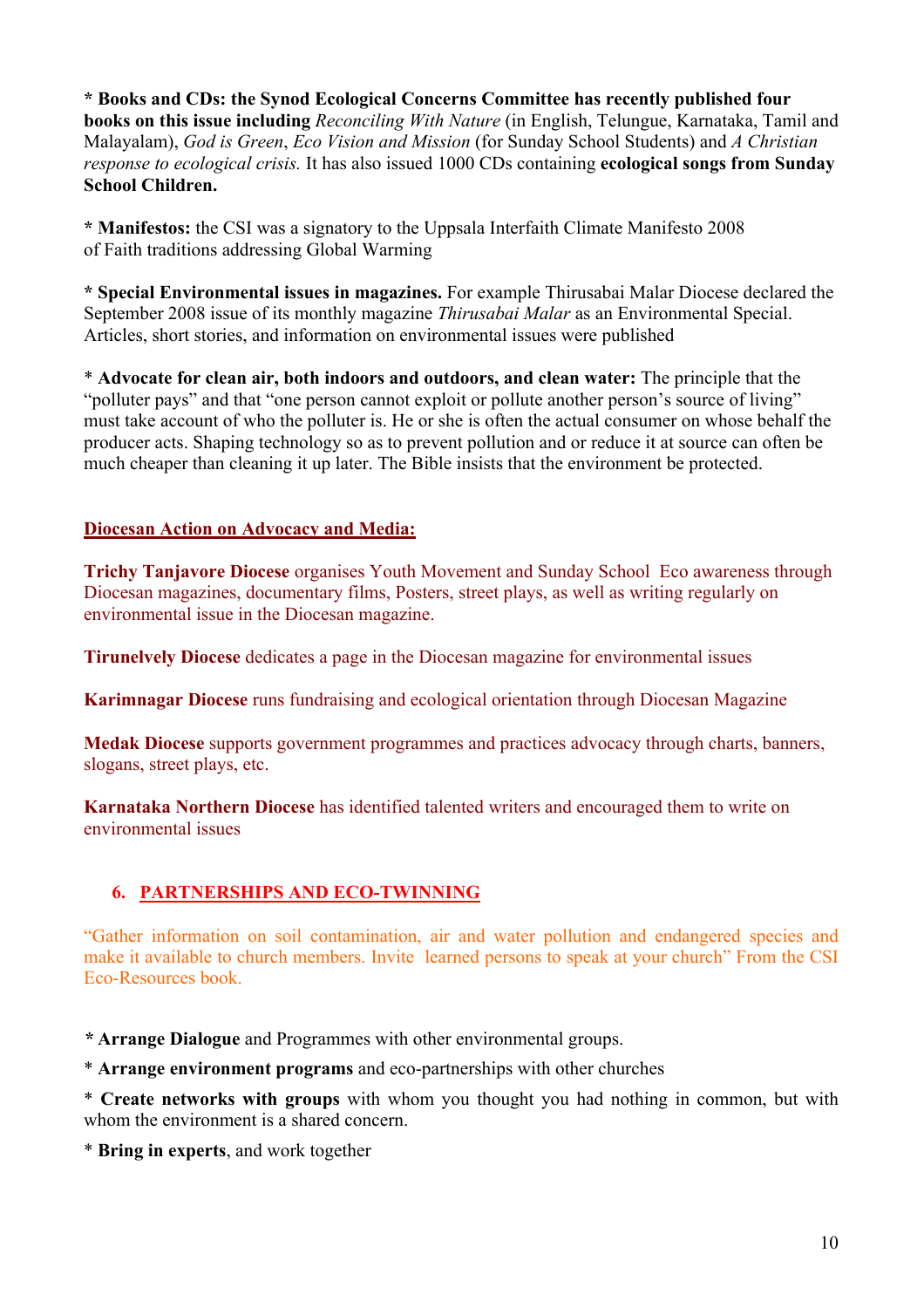### **Diocesan Action on Partnerships and Eco-twinning:**

**Kanyakumary diocese** to collaborate with existing Voluntary Environmental organizations

**Karimnagar Diocese:** arranging eco-partnerships with other organizations

**Nandyal Diocese** has created a Partnership with the Korean Church in planting coconut trees, promoting partnerships in other areas.

**East Kerala** Starting Eco-clubs in schools and parishes and networking with other organizations

**Madhya Kerala** –All the schools and Colleges have eco clubs and networking with voluntaty organisations.

## **7. CELEBRATION**

*With your small group or other Christian friends, plan an Earth keeping Day for your fellowship, campus, church or community. Share what God has been unfolding to you about our responsibilities toward the earth, and offer resources to help others begin to practice an earthkeeping ethic. (Biblical Study Sheet)*

"We need to recognise that what we do with God's creation around us will have a tremendous effect, for good or ill, on the lives of our grandchildren and on the generations of their children and grandchildren. By our attitude to God's creation now, we determine the nature of the society that will be inherited later this century by the children of our children." Bishop Thomas Samuel

- **Celebrate an Environmental Festival** with all age groups participating. Make it an annual event. The theme for World Environment Day 2009 was "Your Planet Needs You-UNite to Combat Climate Change". The CSI Synod has already conducted one seminar and a National Consultation on Climate Change to conscientize our Church leaders. We are really proud that as a Church we have taken the initiative in India in thinking Globally and acting Locally to mitigate the effect of global warming.
- **Green Diocese, Green Parish, Green College, Green School Awards**
- **Celebrate Ecology Sunday and Eco-vision month**

#### **Diocesan Action on Celebration:**

**Kanyakumary diocese** ,**Tirunelvely Diocese, Trichy Tanjore and Karnataka Northern Diocese**  are all celebrating World Environment day.

**Madras diocese is holding** Eco-vision Sunday in February and celebrating all of February as Ecovision month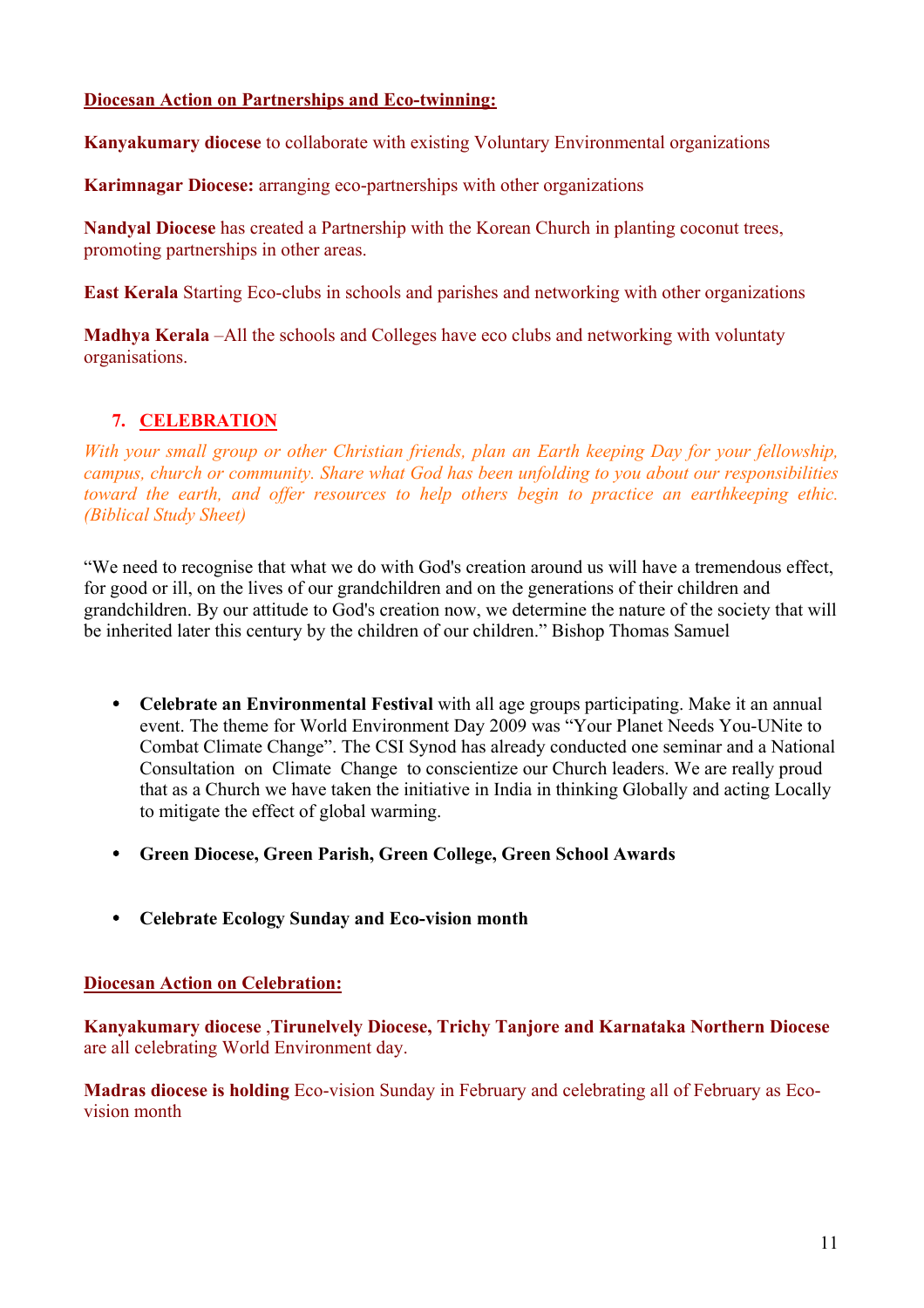#### **Appendix I Let us work together, by Rt. Rev.Thomas Samuel, Chairman, Synod Ecological Concerns Committee**

We recognise the riches of God's creation and to address from a Christian perspective the environmental problems of our society. We have failed in our stewardship of creation. Therefore we repent of the way we have polluted, distorted, or destroyed so much of the Creator's work.The degradations of creation can be summed up as 1) land degradation; 2) deforestation; 3) species extinction; 4) water degradation; 5) global toxification; 6) the alteration of atmosphere; 7) human and cultural degradation. The human poverty is both a cause and a consequence of environmental degradation. Environmental problems are more spiritual than technological. God calls us to confess and repent of attitudes which devalue creation. Forgetting that "the earth is the Lord's," we have often simply used creation and forgotten our responsibility to care for it. Our actions and attitudes toward the earth need to proceed from the centre of our faith, and be rooted in the fullness of God's revelation in Christ and the Scriptures. We seek carefully to learn all that the Bible tells us about the Creator, creation, and the human task. In our life and words we declare that full good news for all creation which is still waiting "with eager longing for the revealing of the children of God," (Rom.8:19)

The CSI Synod Ecological Concerns Committee has been focusing on Eco-theological education.. We call on all our members to affirm the biblical faith, and to seek ways of living out eco- principles in their personal lives, their churches, and society. Let the Ecological Resource persons training camp may be a turning point in the ministry of CSI.

Let us work together for a Green Church

#### **Appendix II GREEN CHURCH AFFIRMS**

 Green Church should affirm the concept of sustainable development, as that which seeks to provide an environment that promotes a life of dignity and well-being compatible with the continuation and integrity of supporting ecosystems.. The concept includes the concern that material blessings should be available to successive generations as a fundamental God-given right.

Green Church believes that over-consumption in the North can have a debilitating impact on countries of the South. Consumption of non-renewable resources in the North should be significantly reduced, by increasing recycling and reuse of materials, and by encouraging transition to less material-intensive technologies.

Green Church recognizes that a fundamental cause of poverty is the sinful nature of humankind which manifests itself through violence, greed and self- interest overriding the God-given mandate to meet the needs of both the human and natural creation, and specifically of the poor. Human beings are interdependent with the rest of creation but distinctly human beings are interdependent with the rest of creation but distinctly unique in that they are made in the image of God. We believe that it is of equal importance when addressing the needs of creation to deal adequately with needs of the poor, and specifically to address world hunger.

Green Church recognizes: In poor countries, sustainable development requires first and foremost addressing the following interrelated tasks: the establishment of a just and stable political power; economic development to provide jobs and alleviate poverty; capital investments in human development to stabilize populations and enable people to improve their well-being and their livelihoods; protection of God's creation, in large part by providing poor and landless peoples with alternatives to the over-exploitation of marginal lands; and support for improved development practices that are both appropriate within the culture and to the task.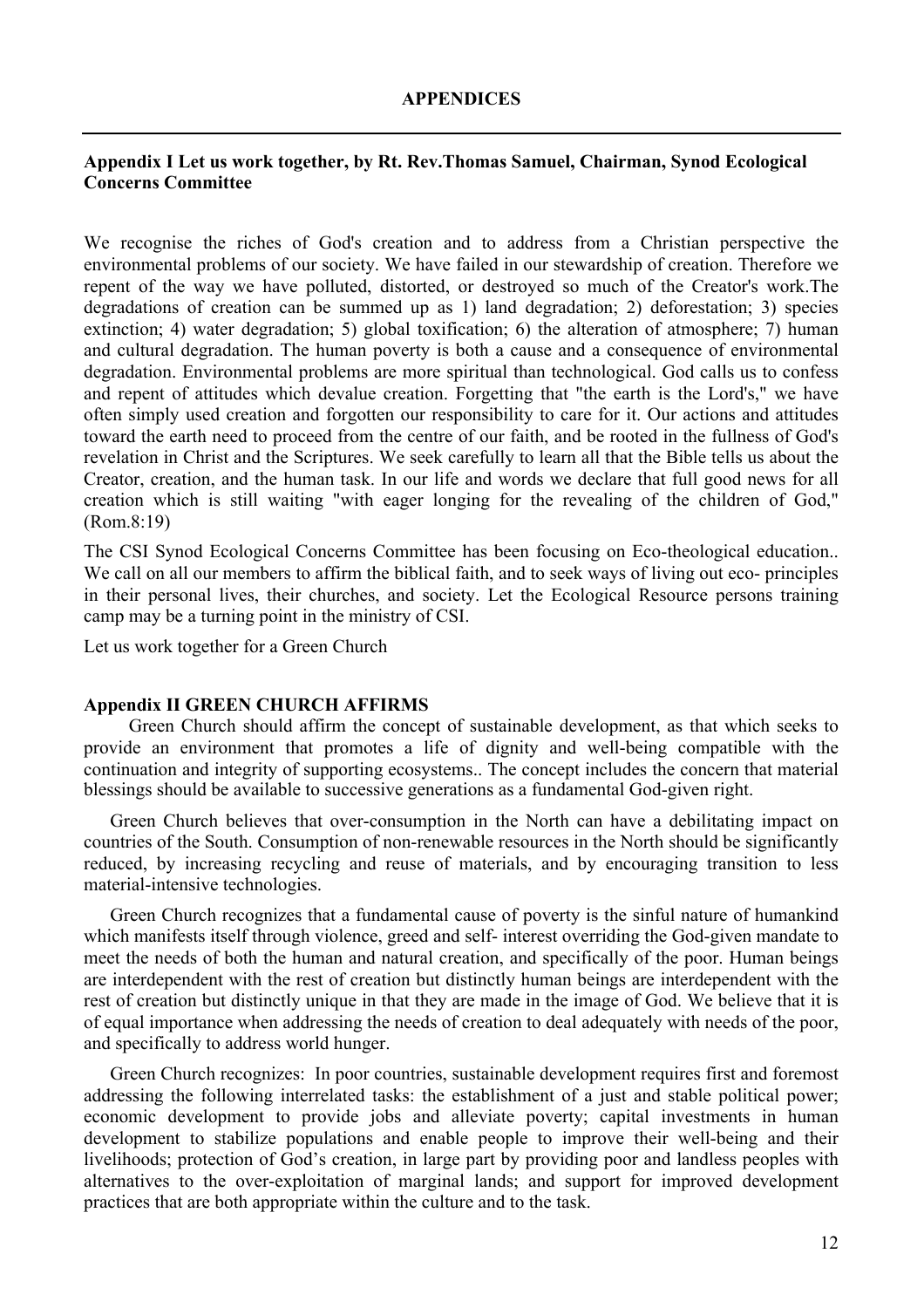Green Church recognizes the need of low-income countries, communities, and economies in transition to receive technological, educational and financial assistance to meet the incremental costs of caring for the creation while promoting economic development. Technological possibilities must be in a framework of Christian understanding, the socio-cultural context, and the natural environment. Uncontrolled development of technologies can ultimately threaten the very existence of humanity

#### **Appendix III Statement issued by the CSI Synod Ecological Concerns Committee on 22nd August 2008 after the two day Eco-leadership training programme held at the CSI Synod Centre, Chennai**

We, the people of India, are going to face a climatic injustice. The very group of people that has least contributed to the genesis and intensification of a problem is being placed in a position where it must bear its most severe consequences. For, it is precisely this segment of our population that lacks the adaptive capacity to withstand the depredation that future climatic changes may visit upon us.

 Global warming will harm people all around the world, especially the world's poor. It is estimated that over 150,000 people die every year, most in developing nations, from the side-effects of global warming, ranging from malaria to malnutrition, and the numbers could almost double by 2020. Even small rises in global temperatures will have such likely impacts as: sea level rise; more frequent heat waves, droughts, and extreme weather events such as torrential rains and floods; increased tropical diseases in now-temperate regions; and hurricanes that are more intense. It could lead to significant reduction in agricultural output, especially in poor countries. Low-lying regions, indeed entire islands, could find themselves under water.

 Every faith tradition calls on its followers to protect what God has given us. Scripture tells us, "The Earth is the Lord's and the fullness thereof" (Ps 24:1). Our energy resources are a gift from the God who created us all. God's message to us at the time of creation was that we are to "till and to tend the garden" (Gen 2:15). What this means to us, as people of faith, is that we have a moral obligation to make responsible choices that protect and preserve God's creation. Energy conservation and efficiency and production of clean energy are means of practicing faithful and responsible stewardship.

Unfortunately, the motivations of greed and acquisition of goods rather than concern for God's creation continues to drive our economy–and much of our world. The prophet Jeremiah had words for those in his society who were counterparts to our more modern profiteers, saying, "From the least to the greatest of them everyone is greedy for unjust gain . . . . They have treated the world of my people carelessly, saying, 'Peace, peace,' when there is no peace. They acted shamefully . . ." (Jeremiah 6:13-15). We are at a crossroads, and Jeremiah has more to say about how we can proceed from this point: "Stand at the crossroads, and look, and ask for the ancient paths, where the good way lies; and walk in it, and find rest for your souls" (Jeremiah 6:16).

But stewardship means even more. We are responsible for protecting God's creation because it is intended for the well-being of all creatures, as we are created in God's image (Genesis 1:27). People of faith are called upon to "defend the poor and the orphan: do justice to the afflicted" (Ps 82:3), to care for "the least of these" (Matt 25:35), and to love our neighbors as ourselves (Leviticus 18:19, Matthew 22:39). When we care for God's creation, we practice justice by protecting the vulnerable. Ensuring a cleaner, safer environment means that we care for the elderly and the sick by not putting their lives at risk from harmful pollutants, and that we ensure a safer, more secure future for generations to come.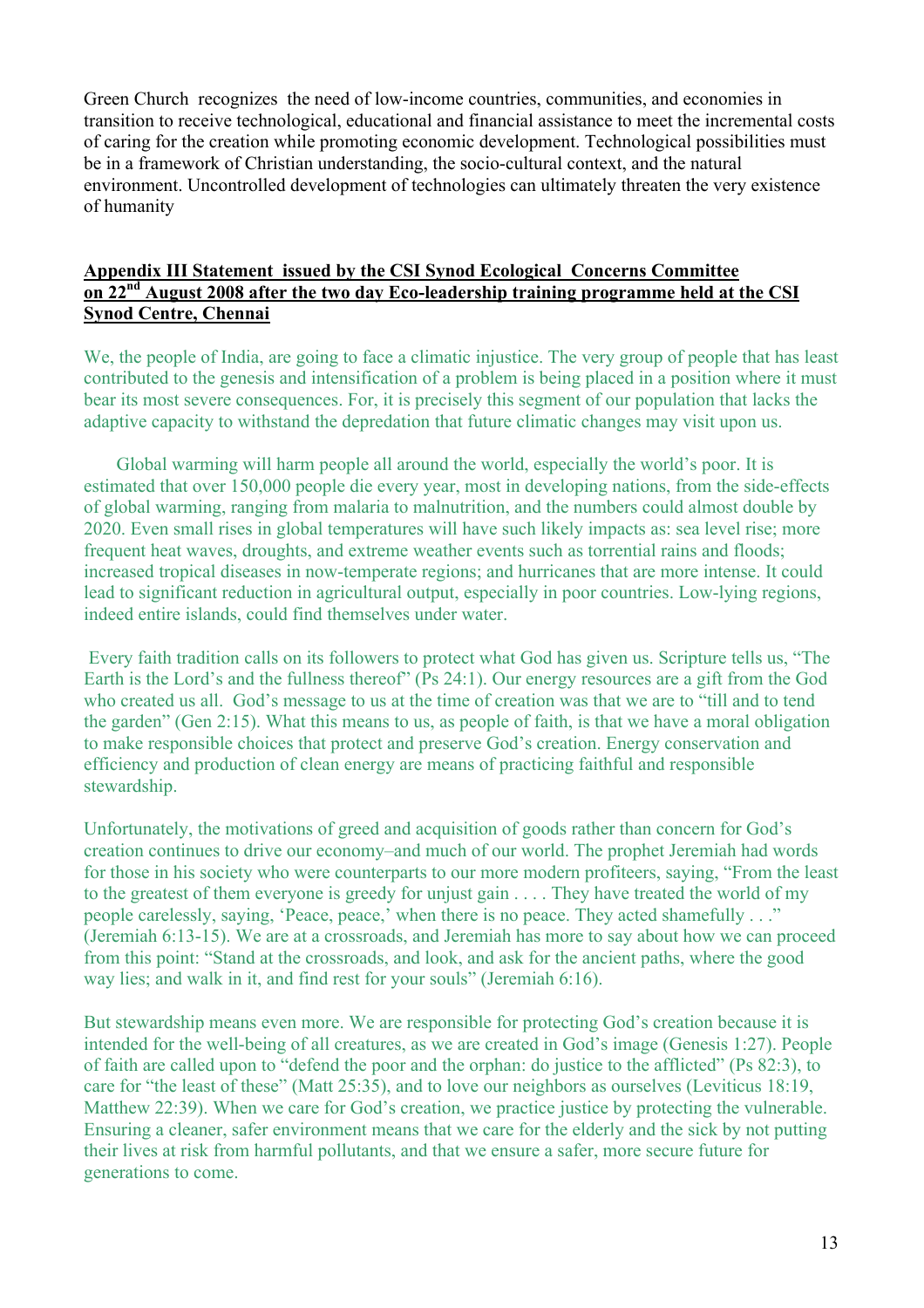Christians believe in God as a creator, and we can't honour the maker and disrespect what was made. And since human beings can't live independently of the rest of the biosphere, Jesus' great command to 'love your neighbour' immediately precludes the abuse of your neighbour's land, air, water, and natural resources. Along with the Old Testament's laws about the stewardship of agricultural land for the next generation, the definition of 'neighbour' can mean other people in time as well as in geographical space. And then there are verses of the Bible like Luke 12:48, in which Jesus could well be speaking to the developed nations: "From everyone who has been given much, much will be demanded; and from the one who has been entrusted with much, much more will be asked"

CSI Synod Ecological Concerns Committee expresses its deep concern over impact of global warming. As the official body of church of Church of South India to formulate and propagate environmental concerns in Church and Society we consider climate change and abuse of the environment is against God's will. We hope to inform and inspire people of faith to take personal and collective action to reduce global warming emissions. We are destroying our earth. We can't protect human rights if we aren't here. Everyone has a stake and a role in reducing global warming emissions. Working together we can change history. The CSI Synod Ecological Concerns Committee would like to take up the action plan to the grass root level to make it a reality. CSI Ecological decided to collaborate with other groups having similar goals and form a network for effective functioning and co-ordination.

# **APPENDIX IV Excerpt from CSI Synod Statement, 22nd August 2008 (as above)**

### **We request the Government and concerned agencies to:**

#### **1.SAVE WETLANDS**

There are over 27,000 wetlands across the country that are rich in biodiversity, recharge groundwater, preserve flora and fauna and are a source of livelihood for those who live around them. But these are fast disappearing because of growing urbanisation and industrialisation. They also face the danger of heavy pollution from sewage and industrial units. There is an urgent need to save these water bodies. After making an inventory and assessing their condition, the state governments must take steps to restore them.

#### **2.Public transportation**

The principal option for reducing energy use in our cities is to ensure that mass transportation is efficient, comfortable and reasonable. This would ensure that fewer people use cars or other forms of individual transport. By using CNG as a fuel in buses for public transport, emission levels could be significantly reduced. Metro rail services which run on electricity will also be a big help.

#### **3.TAP THE SUN**

Solar power plants are truly going mega, both in size and output. Plants that can generate over 150 MW of power are coming up in several countries. Though it does require heavier capital investment, solar power plants are increasingly becoming viable with the rise in oil prices. India should collaborate with major countries to build numerous such plants across the country.

#### **4. Wind Energy**

In terms of renewable energy, few can beat the wind, except of course, the sun. Wind power has been growing in India which now stands at around 8,000 MW, making the country the fourth largest producer in the world.